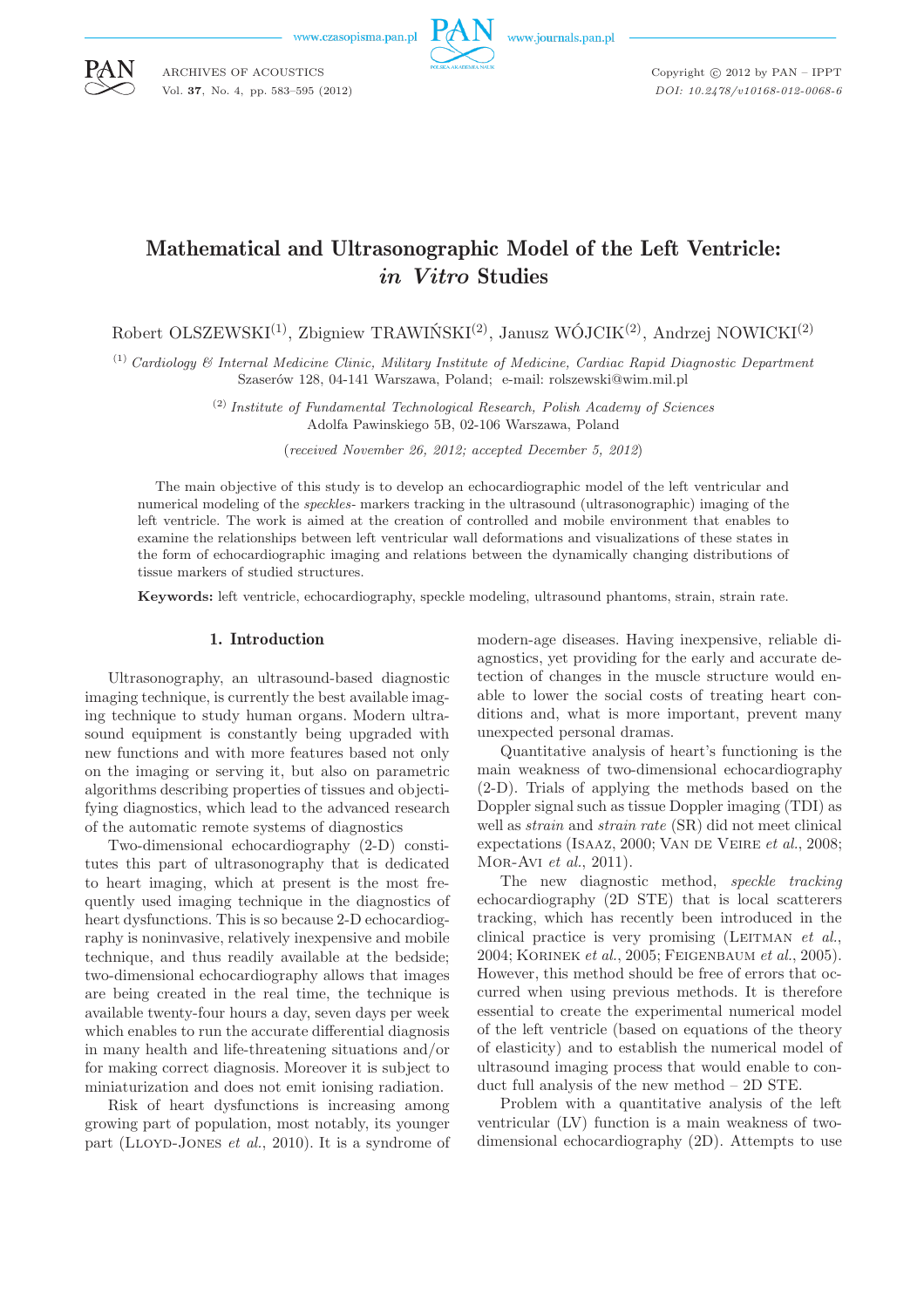methods based on the Doppler signal such as tissue Doppler imaging (TDI) on measurement of strain and strain rate (*SR*) fell short of clinical expectations.

The first model – for the given boundary conditions – will enable to predict movement of the LV wall motion and wall material deformation and, in particular, scatterers displacements matching these deformations.

Second numerical visualization – for the propagation of the scanning beam, scattering of ultrasounds on tissue heterogeneity models in the moving wall – will enable to detect echoes and create an image of the ventricular wall on the monitor (especially a speckle image and dynamics of this image during the movement of the ventricular wall).

A method, in order to be competitive in the field of echocardiography, must offer quantitative assessment of segmental impairments of left ventricular contractility. New 2D STE diagnostic method that has recently been introduced in the clinical practice should be an entirely understandable research tool. This is why it is necessary to create an experimental ultrasonographic model with a given wall material deformation, changing dynamics of the image during the movement of this wall, and especially velocity of the speckle tracking for various operating frequencies of the model.

In the last 50 years echocardiography has become clinical local and global method the most widely used in evaluation of the functioning of the left ventricle of the heart through the measurement of both the degree of change in the internal heart's size and left ventricular contractility. At first, only the distances between the selected points in 2D echocardiographic imaging were assessed. Next, the systems recording image and processing RF signals were used. There were great expectations in applying *tissue Doppler imaging* (TDI) technique, but this method did not give positive results in the assessment of heart wall (i.e., it has not adopted in its assessment the elasticity of the heart's wall).

The new technological solutions and concept of the tissue structures analysis, which were introduced in recent years, provide for more thorough, quantitative description of walls' deformation and blood flow in cardiac cavities. In the clinical practice, one of the most universal applications of the echocardiography is an assessment of the *left ventricle ejection fraction* (LVEF). Unfortunately, with currently used algorithms this task is partially subjective and time-consuming. Cases in which revealing pericardium (endocardium) outline is a difficult issue are real challenge to the method. Despite a great technological progress, in 10 to 20% of patients, especially among obese persons, it is impossible to obtain the optimal image (Olszewski *et al.*, 2007). Another major limitation of echocardiography is the appropriate assessment of segmental contractility. Thus, quantitative methods to assess contractility impairments are necessary. For the last 20 years, attempts have been made to introduce a technique that would allow to analyze the operation of heart muscle both during the stress tests and during the rest. Unfortunately, subsequent methods that were introduced fell short of expectations.

One of the promising tools used it the last decade were the techniques examining the energies of the scattered echoes using unprocessed signal of ultrasound beam (integrated backscatter); however, this method was limited by lack of uniform processing and acquisition of data from the ultrasound beam (Bijnens *et al.*, 1999). TDI on the other hand, is limited by (like all Doppler techniques) the dependence of obtained value on the angle at which beam reflects from the moving cardiac muscle. Different parameters of TDI and deformation were studied in order to obtain quantitative values for the assessment of the left ventricular function, but these techniques did not produce the substantial progress.

Among the techniques used to study the elasticity of biological tissues, one deserves special attention. It is the method that consists in tracking the motion of acoustic tissue markers by analyzing the motion of socalled speckles in ultrasonographic imaging – in other words, speckles tracking. BOHS and TRAHEY (1991) who have developed a two-dimensional method of testing the displacement of the soft tissue with ultrasounds are considered to be precursors of this technique.

Langeland *et al*., (2003) were the first to use this type of pattern to assess the heart wall strains; they obtained linear correlation between the longitudinal and transverse strains and their designated estimators by using ultrasound technique, the method of RF signal correlation.

For about six years, clinical usage of the technique of *speckles tracking* has been researched. It has been widely publicized by the main producers of cardiologic (echocardiographic) equipment, even though none of the companies gives details of this technique. Moreover, the companies do not offer diagnostically significant mathematical expressions and terms of parameters used to describe heart's elastic properties. Lack of significant definitions of the assessed parameters leads to the inability to conduct comparative tests by using ultrasonographs made by different manufacturers. This problem has been noticed by the doctors conducting tests in large clinical centers, having at their disposal several devices made by different manufacturers. Unfortunately, people responsible for the promotion of these devices at the ultrasound conventions are unable to explain such a policy of huge concerns, and lack factual knowledge about the parametrization of elastic properties of heart wall.

#### 2. Physical bases of the speckle tracking

Basic physical parameters of tissues, i.e., density, speed of sound and absorption parameter, are aver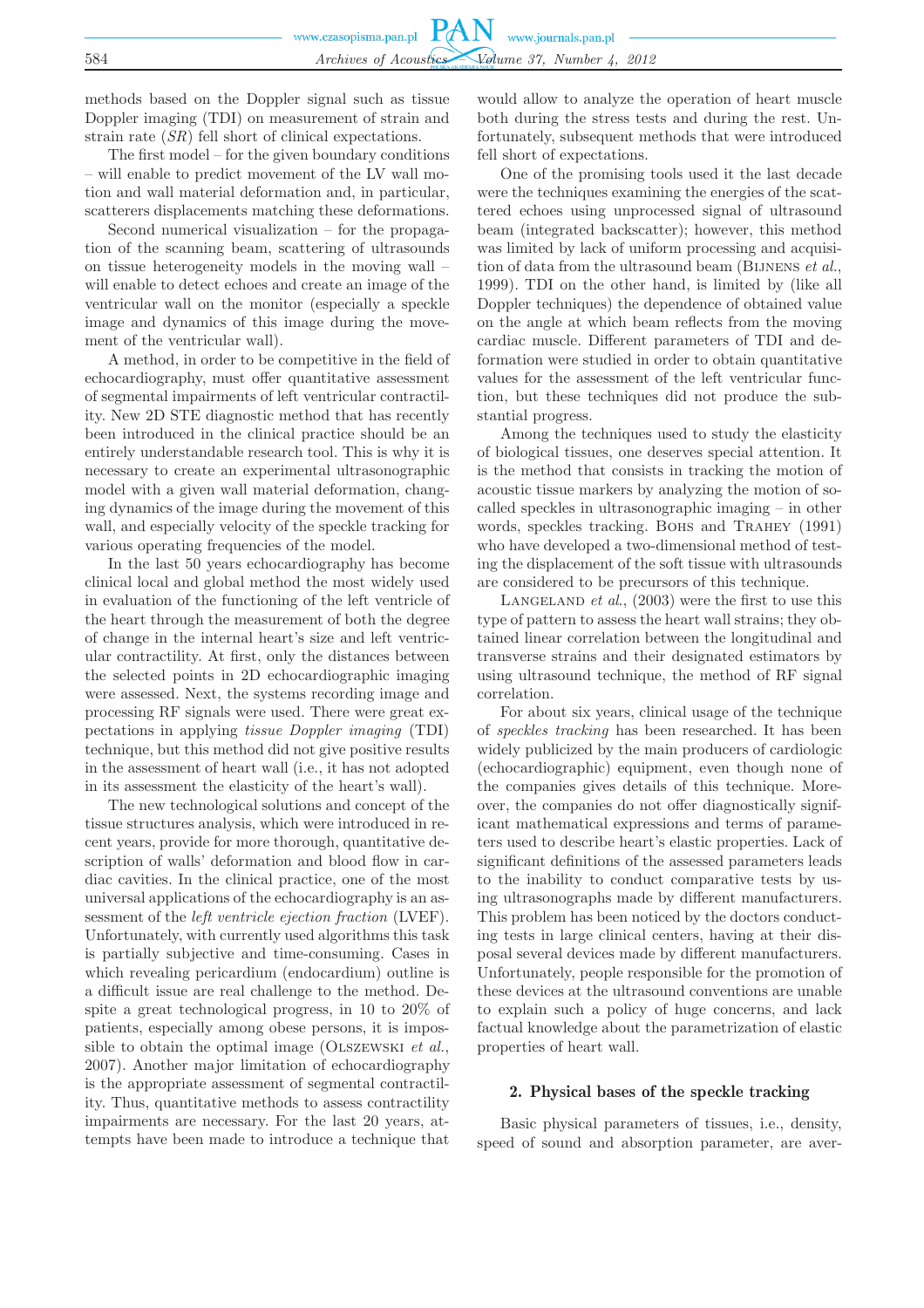aged for samples of the size of dozen or so to several dozens millimeters. In the homogeneous center values are equal to mean values. From microscale to millimeter scale, the existence of small deviations of the above mentioned parameters from the mean value is a natural quality of a tissue.

Depending on the type of variation, these inhomogeneities result from the tissue structure itself: from the combination with different weight of such qualities as fibrosity or granulation of stratification, from the mode of cell aggregation, from the interpenetration of different structures, such as the fibrous structure of the muscle tissue with the structure of small blood vessels and nerves. These inhomogeneities examined in the selected imaging plane constitute almost point microinclusions against a background of the homogeneous center. The resultant spatial distribution of these inhomogeneities has the random nature. It is usually described by the fixed in space probability density function of the occurrence of inhomogeneities.

Strain usually assigns every point of the solid to different point in space. From the mathematical viewpoint, it is a transformation that changes coordinates of the point masses of material region. These motions are accompanied by the velocity field of the region points. By rejecting translations and rotations of the region as a whole (with no additional dynamic effect), one obtains the result that agrees with the imaging notion of strain, even though in many cases strained body does not change its shape completely, or even its overall size. We are interested in the strains, in which there is a change of relative distances between points of the cardiac muscle fragments or the whole myocardium. Of great significance are especially these strains that lead to the change of size of the aforementioned areas, e.g., changes in the thickness of the ventricular wall.



Fig. 1. An example of the deformation of tissue area and displacement of its points.

Possible results of the displacements of tissue are illustrated in Fig. 1. In this figure, we see displacement by vector  $\mathbf{u}(\mathbf{x},t)$  of the point mass of tissue with the initial position vector **x** to the position vector  $\mathbf{R}(\mathbf{x},t) = \mathbf{x} + \mathbf{u}(\mathbf{x},t).$ 

The general physical model describing the movement of the elastic medium is known (BLOTEKAER, SKEIE, 1973). It is described by the equation:

$$
g^{0}\partial_{u}\mathbf{u} = \nabla \circ \mathbf{P}, \qquad g|J| = g^{0}, \tag{1}
$$

where  $\mathbf{u} = \mathbf{u}(\mathbf{x}, t)$ ,  $\mathbf{u} \equiv [u_1, u_2, u_3]$  is the displacement vector of the point with coordinate  $\mathbf{x} \equiv [x_1, x_2, x_3]$ of the myocardium tissue with deformation  $(\mathbf{x}, t) \rightarrow$  $(\mathbf{R}(\mathbf{x}, t) = \mathbf{x} + \mathbf{u}(\mathbf{x}, t), t);$  in Cartesian coordinates  $\mathbf{x} \equiv [x, y, z], |J| \equiv |\partial \mathbf{R}/\partial \mathbf{x}|$  is the Jacobian of the transformation;  $q = q(\mathbf{x}, t)$  is the density of the medium, though when in the initial state  $t = t_0 = 0$ ,  $$ is a stress tensor. In general, this tensor is non-linear because of  $\mathbf{u}$  – the so-called geometric nonlinearity, independent of material properties;  $\{\lambda\}$  is a set of material constants used to model physical properties of the medium; these are, for example, Lamé's constants or high-level constants, if there is the so-called physical nonlinearity;  $|\nabla \circ P|_m \equiv \partial_l P_{m,l}$  is the tensor's divergence, where  $P_{m,l} \equiv [\mathbf{P}]_{m,l}; \nabla \equiv [\partial_1, \partial_2, \partial_3],$  $\partial_l \equiv \partial/\partial x_l.$ 

We assume that the medium is physically linear. Usually in the modeling the geometric linearity is also assumed, which comprises small displacements and small components of the relative deformation  $\partial_l u_m$ . The aforementioned assumptions for the homogeneous areas of the isotropic medium lead to the Lamé equation:

$$
g^{0}\partial_{u}\mathbf{u} = (\lambda + \mu)\nabla\nabla \cdot \mathbf{u} + \mu \Delta \mathbf{u}, \qquad (2)
$$

where  $\lambda$ ,  $\mu$  – Lamé's constants.

# 3. Mathematical model of the left ventricle and acoustical channel

Basic mathematical model was developed after observation of a human beating heart using a short axis parasternal view in 2D imaging. In this study, in order to develop numerical model of ultrasound imaging of the heart's walls (including the motion of speckles), the following assumptions were made:

- 1. From the geometrical viewpoint, the wall can be imitated by the cylindrical ring with an internal radius of  $r01$  and external of  $r02$  (diastolic) and the height larger than the width of the scanning beam.
- 2. In our basic numerical model ring's deformations are radially symmetrical. In every phase of contraction and diastole we have a ring with different radii of internal and external wall.
- 3. Microinhomogeneities are modeled with (random) distributions of point scatterers that at the same time function as ultrasound position (deformations) markers.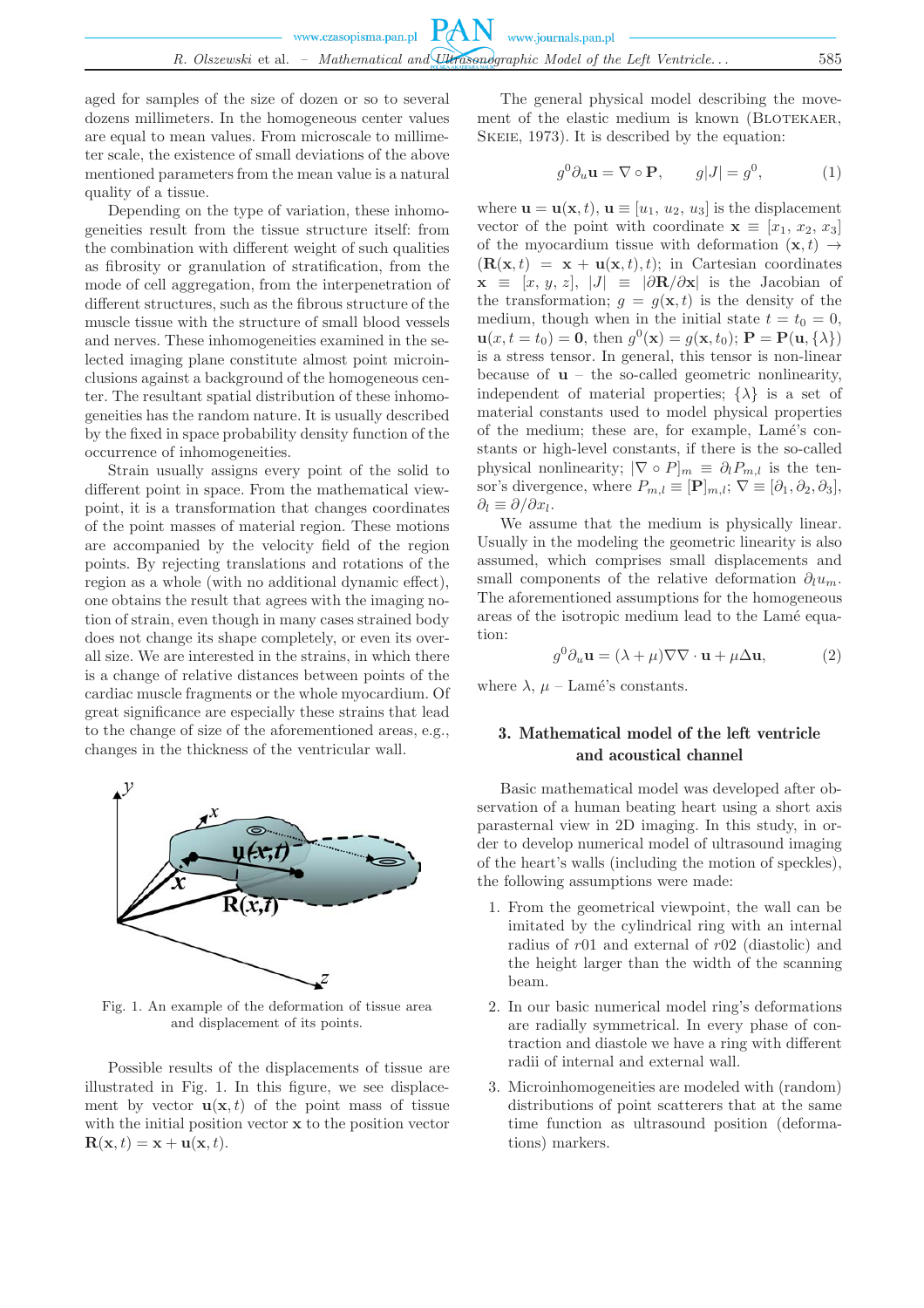|     | www.czasopisma.pan.pl $\text{PAN}_{\text{www.journals.pan.pl}}$ |
|-----|-----------------------------------------------------------------|
| 586 | Archives of Acoustics Volume 37, Number 4, 2012                 |
|     |                                                                 |

To date, geometric nonlinearity has seldom been taken into consideration, while in fact we deal with the displacements of the order of the initial size of the modeled object's fragment; relative deformations can reach values of 0.5–1.

Below we present an example of the numerical modeling of motion and deformation of the LV wall model. It has to be noted that the goal of the model is to provide the boundary conditions data on the real state of the movement of the wall. Calculations were made for the cylindrical ring of a shape and size of a segment of the real left ventricle. Similarly, boundary conditions (Fig. 2) were formulated on the basis of data from the real work of left ventricle.



Fig. 2. Numerical model of the left ventricular wall (boundary conditions in diastole).

Cylindrical coordinate system was assumed. Axis  $y$ is a symmetry axis for the radially symmetrical ring deformation  $R \equiv R_r(r, t) = r + u(r, t)$ ,  $|\mathbf{R} = R_r, R_{\varphi} =$  $0 = R_y, u \equiv |\mathbf{u}| - u_r, u_\varphi = 0 = u_y, r01 \le r \le r02$ where  $r01 = 27.05$  mm and  $r02 = 31.15$  mm are the rings of the internal and external wall boundary in the initial state. We assumed diastole for the initial state  $u(r, t = 0) = 0$ . The following boundary conditions for the displacements were assumed:  $u(r = r01, t)$  =  $0.5d1 \cdot (\cos(\omega t)-1), u(r = r02, t) = 0.5d2 \cdot (\cos(\omega t)-1),$  $d1 = 6.84$  mm,  $d2 = 2.1$  mm,  $\omega = 2\pi$ ;  $t = 1$  is a conventional period of heartbeat: diastole:  $t = 0$ ; full contraction:  $t = 0.5$ ; diastole:  $t = 1$ . Three radially symmetrical layers 0.8 mm thick were isolated in the wall, two layers by the boundaries and one inside.

Results are presented in the Cartesian coordinate system in the plane  $z - x$ ;  $z -$  horizontal axis,  $x$ vertical axis. Wall boundaries in diastole are marked with red lines. Boundaries of the deformed wall for  $t = 0.125, 0.25$  and 0.5 were marked with blue lines.

In order to model the acoustic channel and highlight the deformations in each of the layers within the wall area with an aperture of  $-2.5^{\circ}$  and  $2.5^{\circ}$  in the plane  $z - x$ , and 2 mm thick along the axis y, we randomly placed markers. Their initial positions were marked with red points. Blue points denote new positions of the markers (in the projection onto the plane  $z - x$ ) in the deformed layers for the aforementioned times (Fig. 3).



Fig. 3. General view of the deformed wall. Initial state (diastole) and positions of the tissue scatterers in three layers – in red. Final state (systole maximum contraction) and new positions of the markers – in blue.



Fig. 4. a) The course of wall deformation during the whole cycle, b) the course of displacements of wall boundaries and middle internal layer  $r = r012$  =  $(r01 + r02)/2$  (blue dotted line). Vertical axis scaled in millimeters, horizontal axis – in time units.

The following processes form the basis of the ultrasonographic imaging:

- inducing ultrasonographic wave,
- dispersing or reflecting the wave in the tissue (creating echo),
- receiving echo and converting it into image.

When propagating through a homogeneous region, acoustic wave does not undergo scattering. Its scattering takes place in the inhomogeneous region. This indicates that inhomogeneities become the source of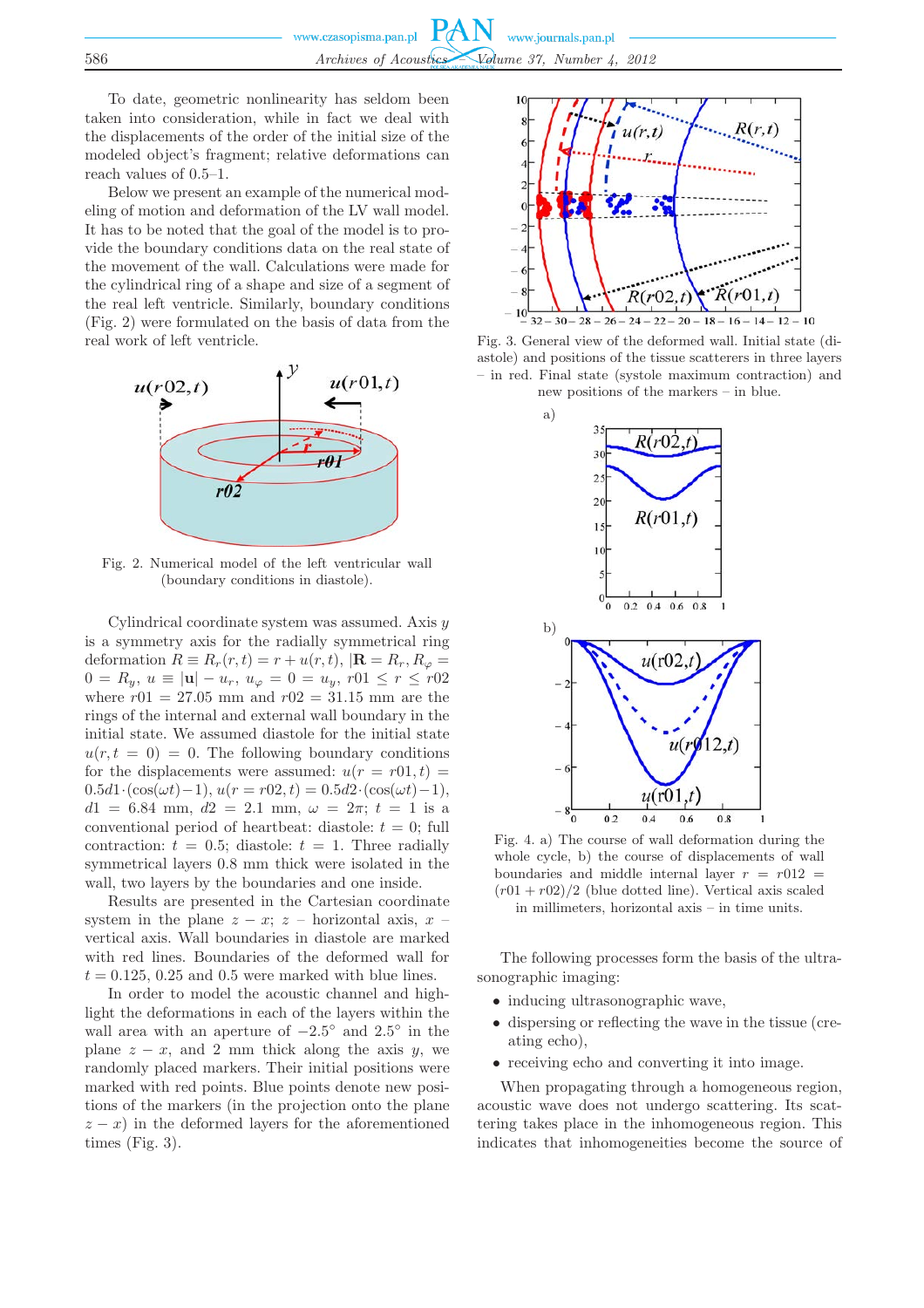

Fig. 5. Sequence of wall deformation illustrating scatterers displacement in each of the three layers depending on time:  $t = 0.125, 0.25$  and 0.5. In the diagram (c) we presented deformations of three areas (one in each layer) – each determined by three scatterers.

secondary waves. These waves interfere in space (i.e., their amplitudes are subtracting or adding themselves depending on the point in space). Interferential image is random if the distribution of dispersing regions is random.

Interference of the dispersed waves occurs also on the surface of a transmitter-receiver head that induces electric signal, larger – when waves' amplitudes are adding themselves on its surface, and smaller – when they are subtracting themselves. This signal controls larger or smaller brightening of screen pixels along the line which is an axis of the scanning beam (Fig. 6). Change in the position of dispersing regions in time causes change in the position of pixels' brightenings along the image line.

Pathological changes occurring in the cardiac muscle change both size and spatial distribution of these inhomogeneities of physical parameters.



Fig. 6. Acoustic track diagram.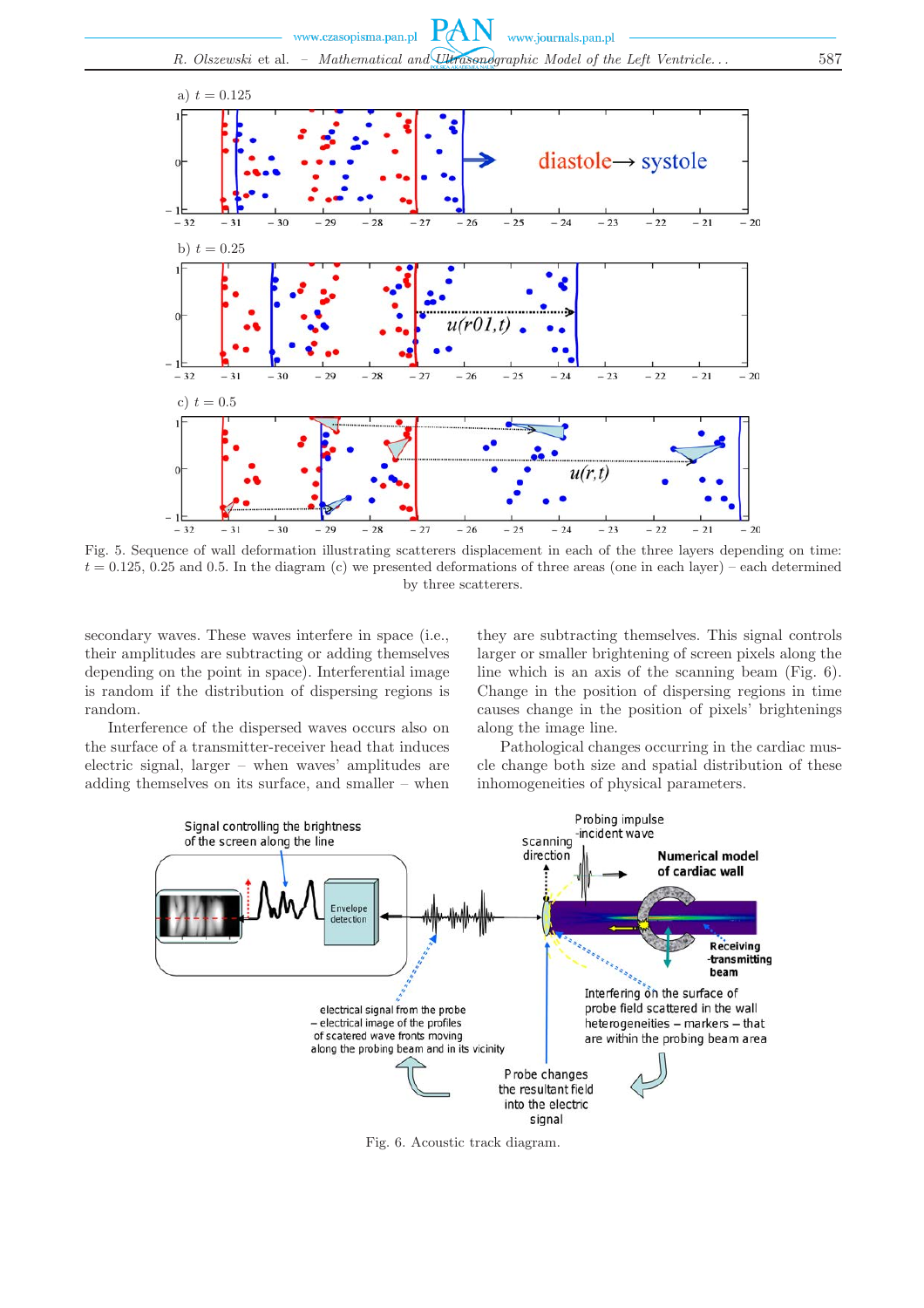|     | www.czasopisma.pan.pl $PAN$ www.journals.pan.pl |  |
|-----|-------------------------------------------------|--|
| 588 | Archives of Acoustics Volume 37, Number 4, 2012 |  |

Physical model describing the phenomenon of acoustic field generation, its propagation and scattering in the inhomogenous region and its detection, is well-known. Basic equation of the model is Sturm– Liouville's equation (modified Helmholtz' equation) (Wójcik *et al.*, 2006; 2008). Integral form of this equation is

$$
C(\mathbf{R}',n) = C^{t}(\mathbf{R}',n) - n^{2} \int_{v} G(\mathbf{R}' - \mathbf{R}'',n)
$$

$$
\cdot V(\mathbf{R}'')C(\mathbf{R}'',n) dv,
$$
 (3)

where  $C^t(\mathbf{R}', n)$  – spatial distribution of *n*-th component of Fourier's incident wave, which is a solution of the homogenous Helmholtz equation,  $C(\mathbf{R}', n)$  – total area (incident and dispersed) in space,  $\mathbf{R}' \equiv [z, \mathbf{r}]'$ − coordinate vector is space,  $\mathbf{R}^{"}$  ≡ [z, **r**]<sup>''</sup> coordinate vector in area  $v$  taken by inhomogeneities of the tissue described with dispersing potential V,  $\mathbf{r} \equiv [x, y]$ .  $G(\mathbf{R}, n) = G(R, n) \equiv \exp(i \cdot n \cdot R)/4\pi \cdot R$  is Green's function of the Helmholtz equation,  $R \equiv |\mathbf{R}|$ .

Let us assume for the moment that scattering occurs on one scatterer, point inhomogeneity with a task force of  $\nu$  that can take any coordinate  $\mathbf{R} \equiv [z, r]$  in the area of imaging. Then, in Eq. (1) we write

$$
V(\mathbf{R''}) \equiv \nu \delta(\mathbf{R''} - \mathbf{R}),
$$
  
\n
$$
\nu = \text{const},
$$
 (4)

where  $\delta(\cdot)$  is the Dirac distribution. The above assumption is sufficient to properly analyze the ultrasonographic track, that is transmitting and receiving features of transducers and their systems, and basic phenomena connected with tissue imaging.

Dispersed field  $C^r \equiv C - C^t$  with the disclosed task  $\bf{R}$  coordinate, determined on the basis of Eqs. (1) and (2), is given by the formula

$$
C^{r}(\mathbf{R}', \mathbf{R}, n) = -n^{2} \nu G(\mathbf{R}' - \mathbf{R}, n) C^{t}(\mathbf{R}, n).
$$
 (5)

Electric signal (here, its Fourier's spectrum), induced by the scatering fields incidenting on the surfaces  $\Pi$  of the transducer and registered in the receiving track, is described with the formula

$$
E(\mathbf{R}, n) = c^{r}(n) \cdot \int_{\Pi} C^{r}(\mathbf{R}', \mathbf{R}, n) d\Pi
$$
  
=  $n^{2}c^{r}(n)\nu g^{r}(\mathbf{R}, n)c^{t}(n)g^{t}(\mathbf{R}, n),$  (6)

where  $E(\mathbf{R}, t) = F^{-1}[E(\mathbf{R}, n)]; c^{r}(n)$  is a frequential receiving feature, cumulating electromechanical and electrical properties of the transducer and registration channel;  $c^t(n)$  is spectrum (phantom) of the transmitted impulse,  $C^t(\mathbf{R}, n) = c^t(n)g^t(\mathbf{R}, n)$ . Characteristics of transmitting  $g^t$  and receiving  $g^r$  constitute the solutions of the Helmholtz equation for boundary problem

 $z = 0$  of Dirichlet and Neumann for half-space  $z \geq 0$ , respectively. They are given by the formulas:

$$
g^{r}(\mathbf{R}, n) = \Pi(\mathbf{r}) \underset{\mathbf{r}}{\otimes} G(\mathbf{R}, n),
$$

$$
g^{t}(\mathbf{R}, n) = \Pi(\mathbf{r}) \underset{\mathbf{r}}{\otimes} G^{z}(\mathbf{R}, n), \qquad (7)
$$

$$
G^{z}(R, n) \equiv 2\partial_{z}G(R, n),
$$

where  $G^z$  is the Green function for a Dirichlet problem. Functions (e)  $\Pi(\mathbf{r})$  are characteristic functions of the transducer, describing its load (apodizations). We assume that the transmitting transducer is also a receiving one (as it is usually in heart diagnostics) and it is loaded evenly when transmitting and receiving, that is that is  $\Pi(\mathbf{r}) = 1$  for **r** corresponding to active while transmitting or sensitive in reception transducers points and  $\Pi(\mathbf{r}) = 0$  for the remaining **r**.

Spatial formulas of the transmitting and receiving characteristics based on Eqs. (4) and (5) can be written down as

$$
\Gamma(\mathbf{R}, n) \equiv g^t(\mathbf{R}, n) g^r(\mathbf{R}, n) = \partial_z (g^r(\mathbf{R}, n))^2.
$$
 (8)

Electromechanical properties of the electronical track are described with the formula  $c^{rt}(n) \equiv$  $c^{r}(n)c^{t}(n)$ . Thus, Fourier's spectrum (4) of the signal received from the scatterer in the point of **R** has the following form:

$$
E(\mathbf{R}, n) = n^2 c^{rt}(n) \cdot \nu \cdot \Gamma(\mathbf{R}, n). \tag{9}
$$

An example of the spatial distribution of  $|F(z, r, n)|$ of an axisymmetrical beam generated by the transducer with a diameter of 15 mm for  $n = 3.5$  MHz, corresponding to the carrier frequency of the probing beam, is presented in Fig. 7; *z* – beam axis;  $r = |\mathbf{r}| = \sqrt{x^2 + y^2}$  – lateral coordinate. Axes are scaled in millimeters.



Fig. 7. Transmitting and receiving characteristics of the transducer for n frequency corresponding to 3.5 MHz.

Angular scanning consists in turning the transducer towards the given axis (here  $y$ ). In order to avoid unnecessary complications of the record connected with the introduction of turn transformation to the description of the angular scanning (that do not contribute to the understanding of the principles of operation of the acoustic track and creation of the image), next we consider only the linear scanning.

With the translation by vector  $\mathbf{r}_s$ , in a fixed coordinate system, function  $E(\mathbf{R}, n)$  (signal's spectrum) becomes the equation

$$
E^{s}(n, \mathbf{r}_{s}; \mathbf{R}) \equiv E(\mathbf{R} - \mathbf{r}_{s}, n)
$$
  
=  $n^{2} c^{rt}(n) \cdot \nu \cdot \Gamma(\mathbf{R} - \mathbf{r}_{s}, n).$  (10)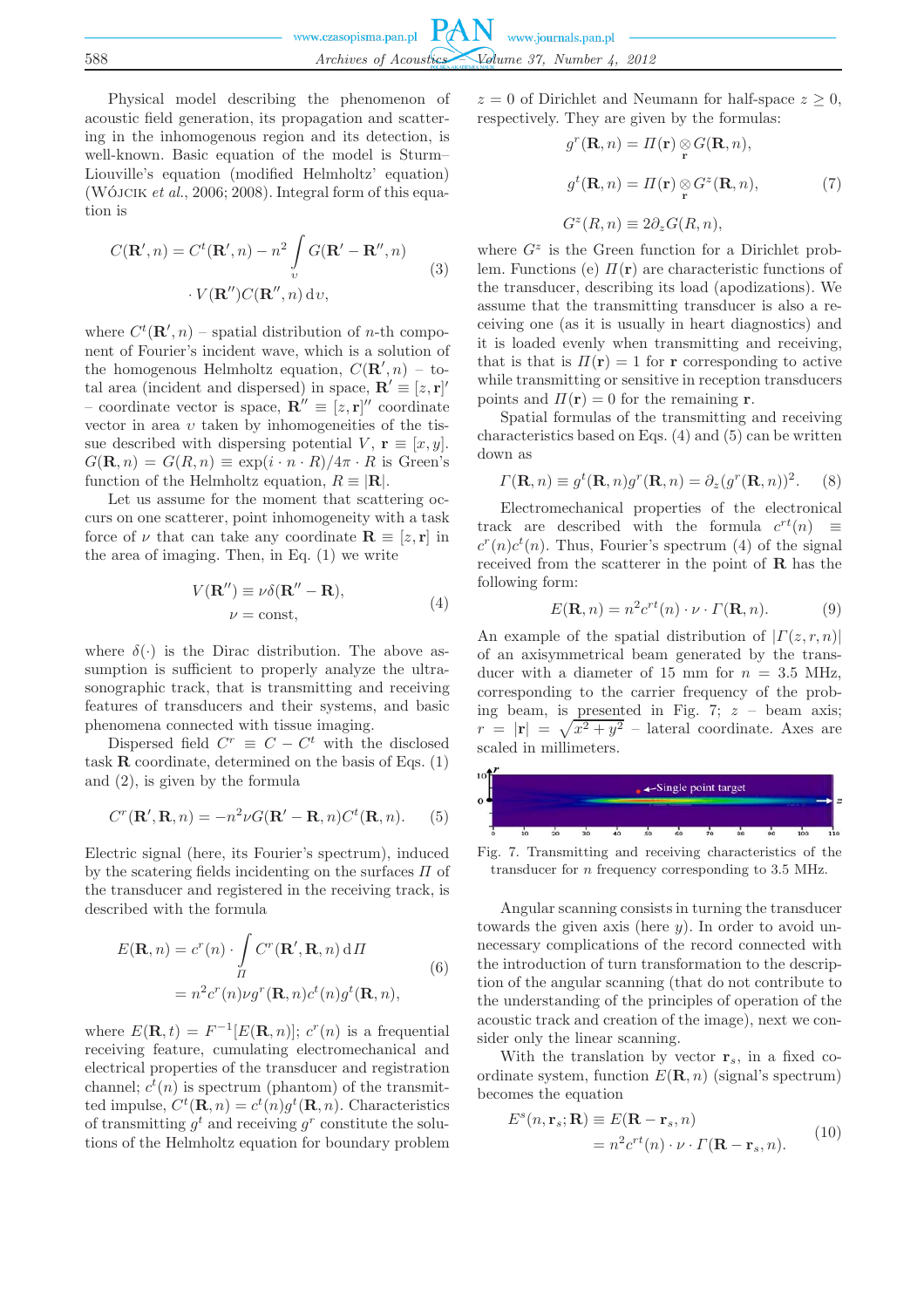If  $\mathbf{R} = \mathbf{R}_1$  is a set position of the real point scatterer (Fig. 10) and the range **r**<sup>s</sup> of scanning is wide enough, so that beam "cuts" the object during scanning with its whole width, then the spectrum of the registered signal has the form of  $E^s(n, \mathbf{r}_s; \mathbf{R}) \equiv E(\mathbf{R}_1 - \mathbf{r}_s, n)$ . We obtain the combined spatial image by calculating and plotting in the coordinates functions  $(z, r_s = [x, 0])$ .

$$
P^{s}(z, \mathbf{r}_{s}; \mathbf{R}_{1}) \equiv F^{-1} \lfloor E^{s}(n, \mathbf{r}_{s}; \mathbf{R}_{1}) \rfloor.
$$
 (11)

Localization and size of the target in z coordinate result from the dependence  $z \equiv c_0 t/2$  (in the assumed system of units  $c_0 = 1$ ). With the boundary detection on the ultrasound scanner screen, the image of values  $|P^{s}(z, \mathbf{r}_{s}; \mathbf{R}_{1})|$  forms, usually in grey scale. It is the socalled point spread function (PSF) – image of the point object obtained as a result of scanning with ultrasound beam. It is obvious that the form and the size of PSF depend on the length of the impulse (along  $z$ ) and transversal size of the beam on the plane  $z = \text{const.}$  $(x - y)$  in which there is the target – point marker.

PSF image with unit task force of  $\nu = 1$  can be considered the image of the elementary speckle. If we neglect the echoes from lateral bands of the scanning beam this is always a single speck. Its shape and size can change (to a small extent in case of well-constructed scanning beams) while the scatterer moves, as it depends on its position relative to the scanning beam.

In the tissue there are many scatterers (about 30  $1/\text{mm}^3$ ) with random distribution of positions  $\{R_l\}$ and target forces  $\{v_l\}, l = 1, \ldots, L$ . Equation (2) takes the form:

$$
V(\mathbf{R''}) \equiv \sum_{l}^{L} \nu_l \delta(\mathbf{R''} - \mathbf{R}_l). \tag{12}
$$

The signal's spectrum is now a sum of elementary spectra (10) and the emerging image is a result of the interference of many combined images of the elementary speck-speckles, like in Figs. 8 and 9. With boundary detection the distribution of energy in the image is given by the formula

$$
|P^{s}(z, \mathbf{r}_{s})|^{2} = \sum_{l} |P^{s}(z, \mathbf{R}_{l} - \mathbf{r}_{s})|^{2}
$$

$$
+ 2 \sum_{\substack{l,m\\l \neq m}} \text{Re}\big(P^{s}(z, \mathbf{R}_{l} - \mathbf{r}_{s})P^{s}(z, \mathbf{R}_{m} - \mathbf{r}_{s})^{*}\big).
$$
(13)

Even though there is a reciprocal equivalence between scatterers distribution (12) and their image (13), only in case of properly, sparsely distributed markers the interference segment – second on the right in Eq.  $(13)$  – can be omitted and positions of the scatterers can be read off directly from the position of speckles on the screen. Such a situation can be accomplished by the use of numerical or laboratory model.



Fig. 8. a) perspective view of the value of profile PSF, b) PSF images in shades of gray with the boundary detection for the beam described in Fig. 7 and the scatterer on the plane  $z = 50$  mm.



Fig. 9. PSF details: a, b) images of the absolute value of the real part of PSF, c) normalized timing of the transmitted scanning impulse.

It should be noted that the above formulas are correct for the static object with the distributing potential  $V(\cdot)$  that is not depending on time t. In our case, markers' position, by default, depend on time  $\mathbf{R}_l = \mathbf{R}_l(t)$ . However, if characteristic time of changes (deformations) of the object  $\tau_d$  is much larger than doubled time  $\tau_c$ , in which the probing impulse "cuts" the object along scanning line, then the object can be regarded as quasi-static. In our case the estimated doubled timing of impulse going through the wall in the contraction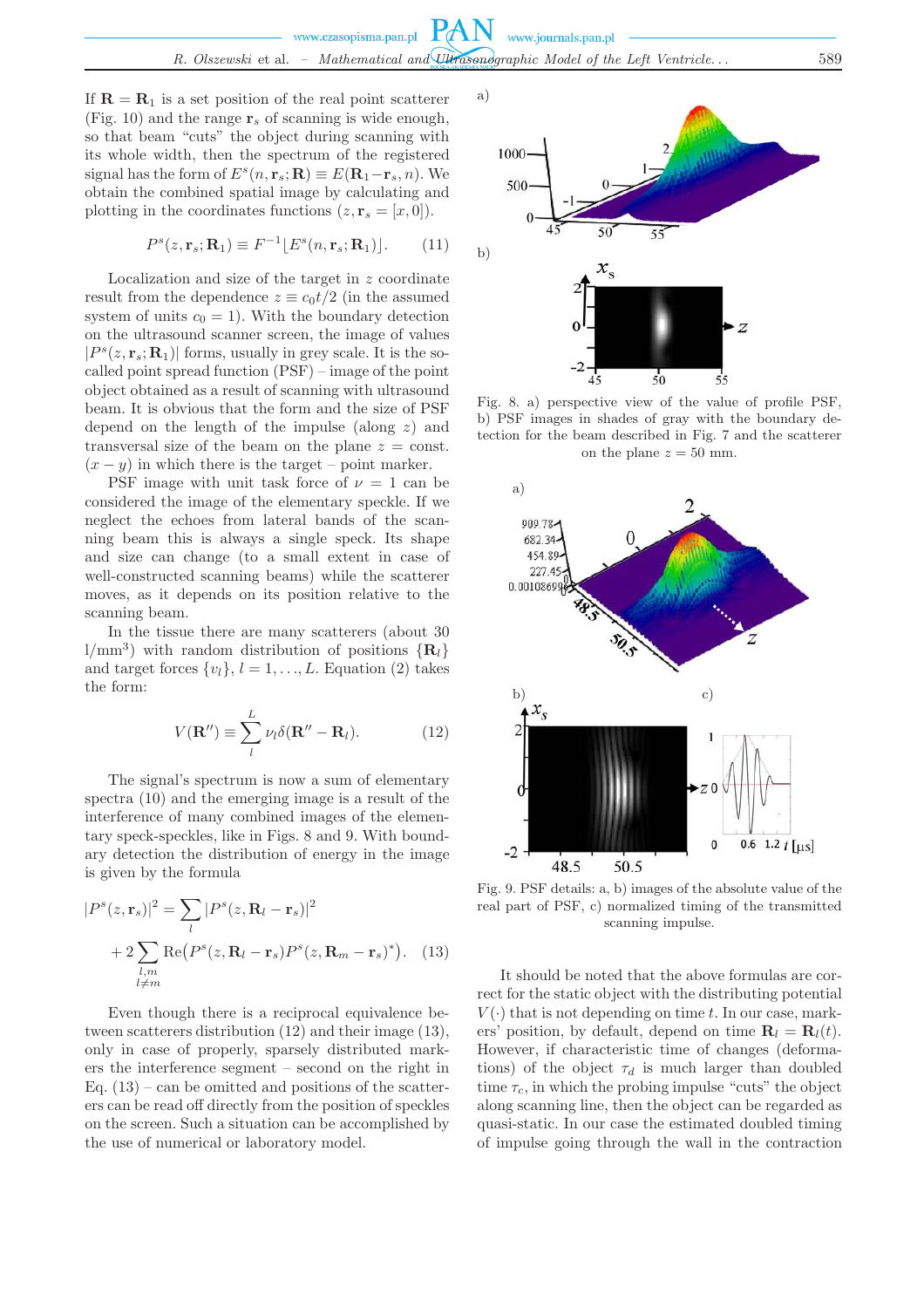is  $2\tau_c \propto 2 \cdot 10^{-2}$  [m]/1500 [m/s]  $\approx 13 \cdot 10^{-6}$  [s], while the period of heartbeat is  $\tau_d \approx 1$  s. Finally, the ratio of maximum deformation speed to the speed of sound is  $x/c_0 < 3 \cdot 10^{-5} \ll 1$ . Thus, the ventricular wall can be regarded as static object in scales of time 100–1000 times higher, complying with time in which the modern ultrasound scanners need to create multilinear 2D image.

Thus, we can rewrite Eq. (13), revealing through  $\mathbf{R}_l(t)$  the dependence on time:

$$
|P^{s}(z, \mathbf{r}_{s}; t)|^{2} = \sum_{l} |P^{s}(z, \mathbf{R}_{l}(t) - \mathbf{r}_{s})|^{2}
$$

$$
+ 2 \sum_{\substack{l,m\\l \neq m}} \text{Re}(P^{s}(z, \mathbf{R}_{l} - \mathbf{r}_{s})P^{s}(z, \mathbf{R}_{m}(t) - \mathbf{r}_{s})^{*}). \quad (14)
$$

It can be demonstrated that Eq. (14) will remain in its overall form even after the more detailed analysis conducted only in the field of space-time (it includes effects omitted in case of the assumption about quasistatic state. One can be surprised at the introduction of time dependence into the Fourier spectrum. However, we must remember that time "numbers, parametrizes" here states (stages of heartbeat) and a spectrum is the spectrum of impulse and signals dispersed over the "frozen" heart in a time period of  $[t - \tau_c; t + \tau_c]$  (or even much longer) and in the area of beam probing the heart wall. Below we present images  $|P^s(z, \mathbf{r}_s; t)|$ obtained as a result of numerical modeling of the process of visualization of scatterers distribution for the presented above numerical model of the left ventricle for three different moments in time and two different concentrations. General field of displacements is the same as in Figs. 3, 5. Scanning schema is presented in Fig. 10. Probing range  $r_s = [x_s, 0]$  was selected in such a way that the scanning beam "cuts| with all its effective width all of the scatterers in the imaging field. Figure 11 corresponds to the aforementioned situation of sparsely (one per layer, <sup>∼</sup>0.25 l/mm<sup>3</sup> ) distributed scatterers – there are no interference expressions in Eqs. (13) and (14). Figure 12 is a sequence of three images that precisely matches the sequence of three stages of deformation and corresponding to them distributions of the scatterers presented in Fig. 5.



Fig. 10. A diagram of scanning.

The size of the speckle to a small extent is connected with the local distribution of sources (i.e., small inhomogeneities, differences in the density understood



Fig. 11. Distribution of the image of scatterers. Loose distribution, one per each layer. Result – image as a simple sum of PSF. Axis unit is 0.1 mm – scanning step towards the vertical axis  $x_s$ .

Scanning direction



Fig. 12. Distribution of the image of scatterers. Distribution of the markers – as in Fig. 5. Distribution of the markers, respectively: 12-16-12,  $(\sim 3-41/\text{mm}^3)$ . Result – complex image of type (13). Units are as in Fig. 11.

as minor when compared with the wavelength) scattering the wave. The size of the speckle is more dependent on the distribution of the ultrasound field. Working on the generally accepted assumption that scattering is a random process with the Rayleigh distribution that acts like multiplicative noise, the following were determined: the average size of speckle, thickness of speckle (in the radial axis x), and width of the speckle (on the vertical plane from the radial axis) for the impulses with envelope in the form of the Gauss curve with the standard deviation  $\sigma$ .

$$
specklex = 2.43 \cdot \sigma = 1.02 \text{(impulse Full Length} \atop \text{at Half Maximum FLHM)}, \tag{15}
$$
  
\n
$$
speckley,z = 0.94 \frac{\lambda F}{2a}.
$$

Speckle size is approximately comparable to the spatial size of the probing impulse (WAGNER *et al.*, 1983). Ultrasonographs with incorrectly focused beams and long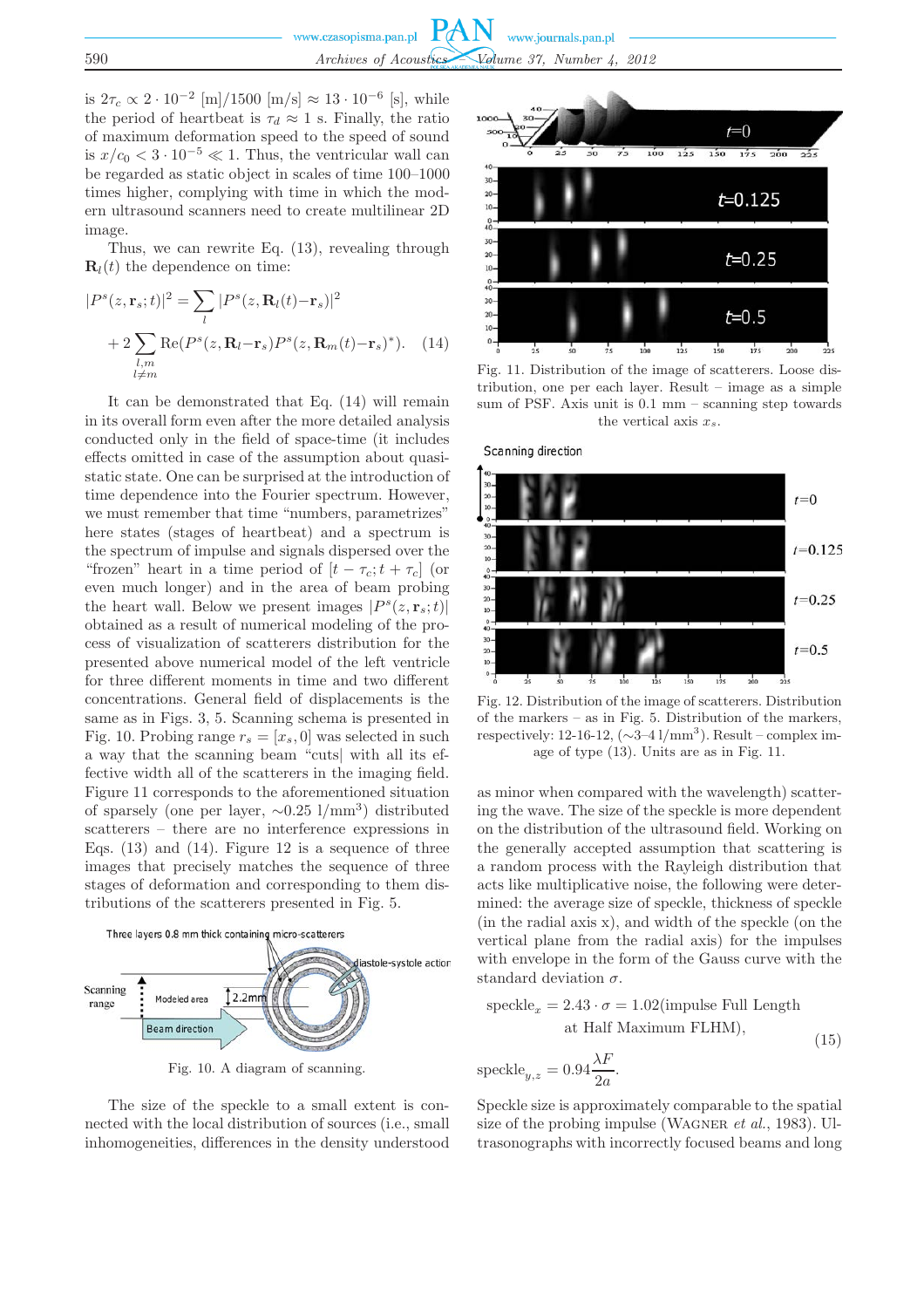"ringing" impulses have large speckle and, because of that, low contrast resolution.

# 4. An example of using the calculated algorithms

Both models were integrated, especially in the context of the description of the deformation of LV wall – including various (also random) distributions of the distribution of local changes in the density of tissue that is characterized by the distinctive granularity (*speckles*).

Thus, it can be concluded that small areas of the cardiac muscle, with their unique point model, can

be defined as the pattern for the group of speckles. Image of this model in the cardiac muscle can be observed with commercially available software during the cardiac cycle. In the technique of speckles tracking a particular *region of interest* (ROI)) is defined, which can be observed by applying the relevant algorithm. The algorithm examines the most similar distributions of speckles while going through the adjacent, previously recorded image cells during the cardiac cycle For example, the algorithm may examine areas with the smallest difference in the total number of pixels (bright) or use the correlation methods. The described technique does not depend on the angle of incidence of the ultrasonic beam, since



Fig. 13. The result of modeling, motion detection and following the movement of acoustic markers: a) image of speckles for four phases of contraction of the model of ventricle (from diastole  $t = 0$  do full contraction  $t = 0.5$ ), b) detected on the basis of the analysis of the speckles image  $(a)$  – along blue line on  $(a)$  – position of the real and apparent markers (scatterers) in three layers during the whole cardiac cycle. Trajectories of the markers determined on the basis of the analysis of the motion of real and interference *speckles*, c) same as (b) with real positions (thick blue lines) of the boundaries of ventricle model (trajectories of speckles on the blue line; TIME in frames 50 frames per cycle).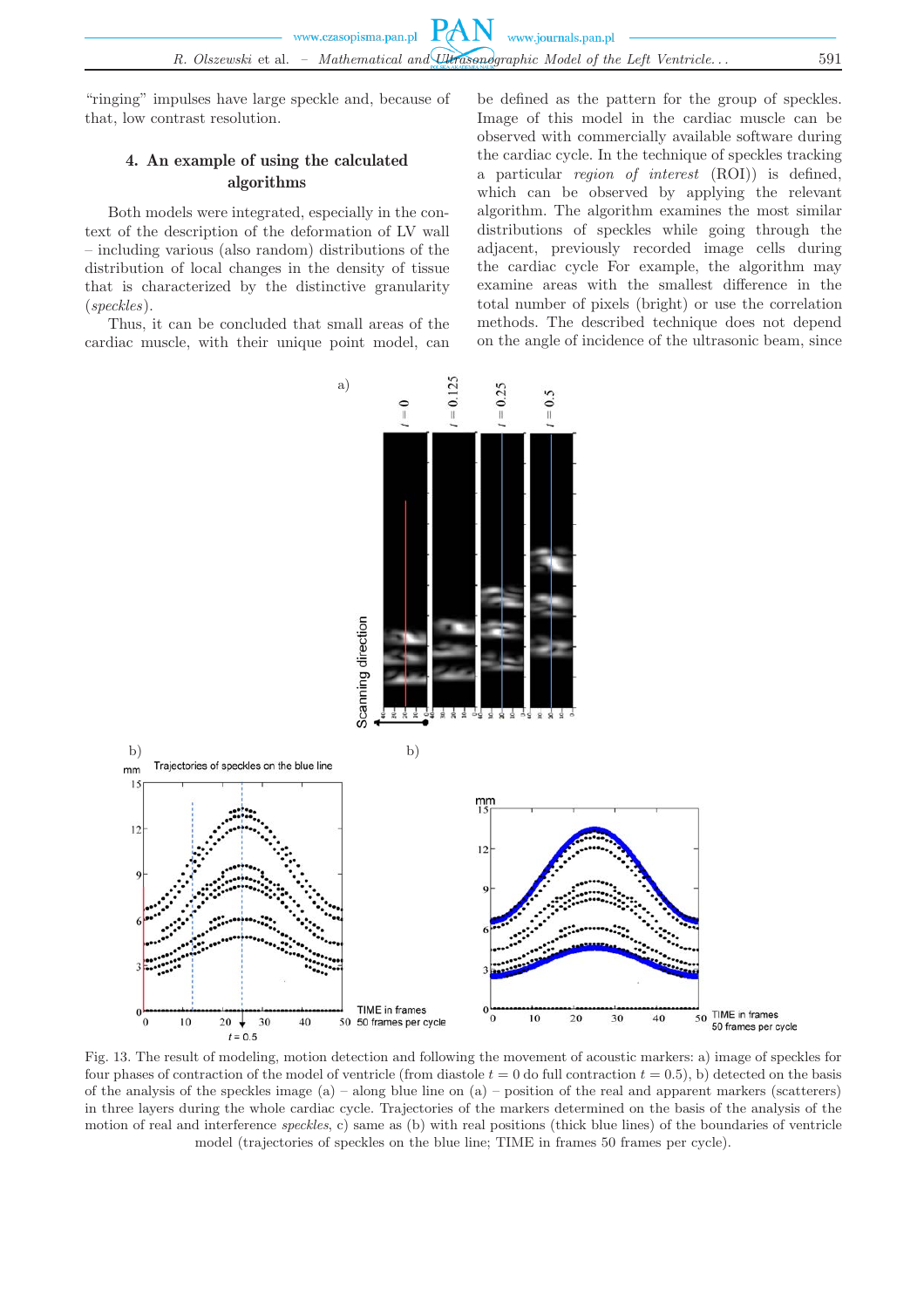it is based on the displacement of speckles, the distribution of which is connected with characteristic features of cardiac muscle walls, rather than with characteristic features of the ultrasonic beam (with set beam values) as it is in Doppler's technique. It should be point out that, in the technology of speckles tracking, the image is already sufficiently complex and with the concentration of scatterers about ten times smaller than average real tissue, the image is complex enough and varies significantly in the course of deformation. This sets very high requirements for the aforementioned tracking algorithms.

The percentage change of sizes (length, thickness) of examined object (compared with its previous size) is called *Lagrangian strain* in diagnostics. *Strain and strain rate* (SR) imaging enable to take segmental measurement of the myocardium strain for the assessment of its local and global functioning. *Strain* measures the relative strain (if left ventricle wall size increases by one-fourth, then strain amounts to 25% and if it decreases by three-fourths then the strain amounts to −75%). *Strain rate* represents the changes in strain per time unit. Both parameters provide information about heart functions that complement each other. *Strain* and *SR* values obtained in the echocardiography were verified *in vitro* and *in vivo* by using various methods. One of the simple ways of assessing *strain* is by using the parasternal short axis M-mode view and calculating it from the thickness of wall during the contraction (systole).

The model of the left ventricle we propose is the realization of a fully controlled diagnostic environment, allowing for the testing of algorithms that follow and analyze dispersion of acoustic markers, as well as improving the existing algorithms or supporting the construction of new ones. Based on the mathematical model, the ultrasonographic model of left ventricle was built.

Model of the left ventricle (LV) was fabricated from POLY (VINYL ALCOHOL), 99+% HYDROLYZED material and had a shape of a tube with the internal diameter of 5 cm, wall thickness of 1 cm and length of 12 cm. Acoustic properties of the phantom material were close to that of the real tissue: speed of the ultrasounds  $= 1546$  m/s, absorption coefficient =  $0.28$  dB/cm (at 2.95 MHz), SNR = 10.8 dB (at 3.5 MHz). Figure 14a shows the image (view) of polyvinyl alcohol material sample, structure under an optic microscope, and an echogram of this sample, respectively (Fig. 14).

The LV phantom was driven using the automatic and computer-controlled hydraulic piston pump (Vivitro Inc., Canada) with stroke volume in the 10–100 ml range. It pumps fluid at pressure of 0–300 mmHg, at the frequency of 30-120 impactions per minute for 100–700 ms, allowing for the performance of pulsatile filling of the model of the left ventricle with fluid with



Fig. 14. Polyvinyl alcohol used to build the model of left ventricle (LV): a) image of the sample from the model of left ventricle built from (made of) the polyvinyl alcohol, b) image of the sample under light microscope, c) ultrasound image of the sample with visible speckles – acoustic markers.

precisely defined filling level. The phantom displacement was examined using: Artida 4D echocardiograph (Toshiba Medical Systems, Tokyo, Japan) and Acuson X 300 (Siemens Medical System, USA). Figure 15 is a block diagram of the experimental set-up. Models of the left ventricle were examined with commercially available 2D STE algorithms using the following parameters: pumping water volumes of 12-, 24-, 36-, 40-, 50 ml with frequency of 40, 60, 100 and 120 cycles per minute, for ultrasound beam angles equal to 90◦ and 65◦ towards axis of the model.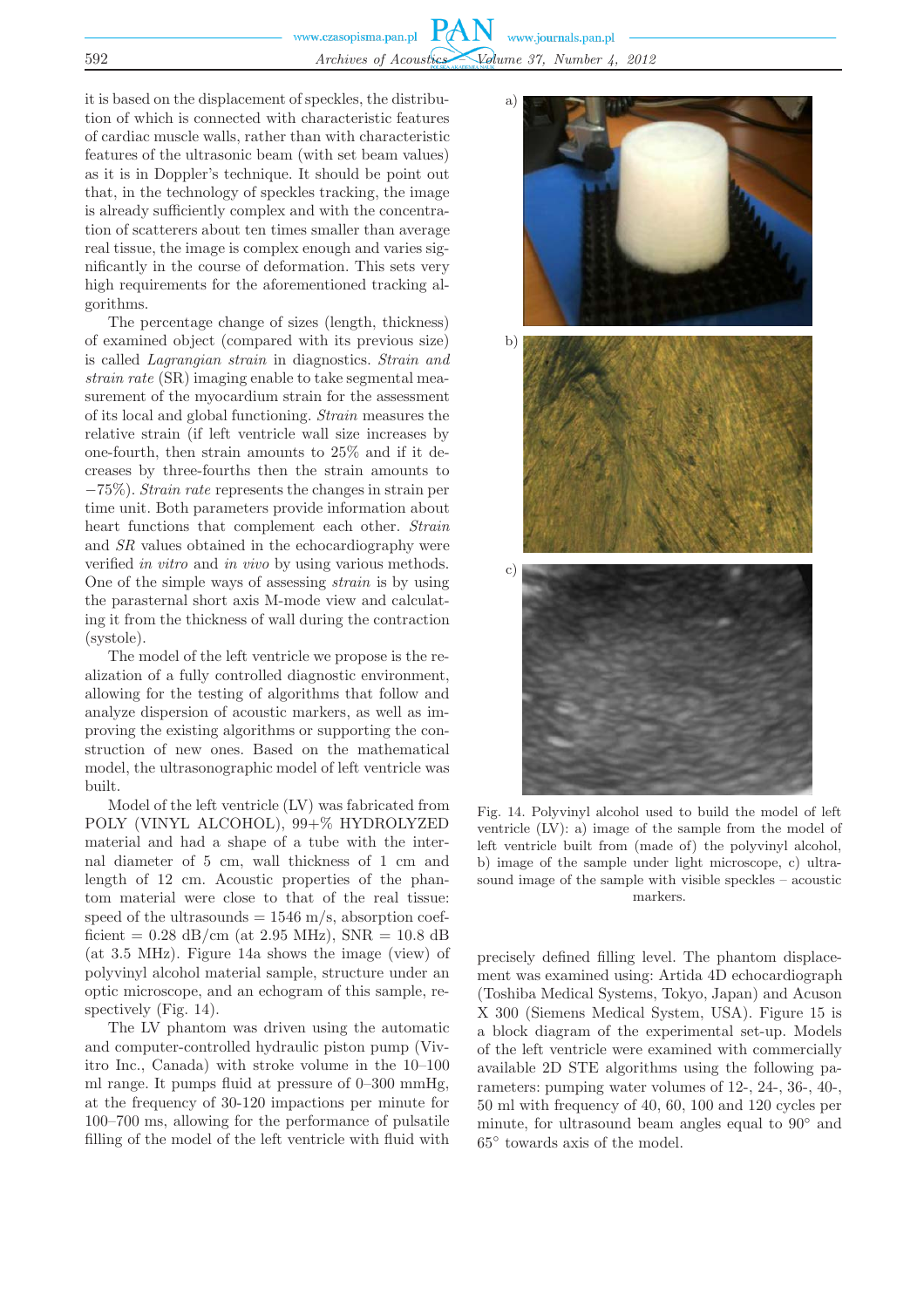

Fig. 15. Block diagram of the echocardiographic model of the left ventricle.

2D STE imaging of the LV phantom, for small and large amount of pumped out water, is presented in Fig. 16 and 17. Strain values of this model for the volume of given water in one projection for volume of 12, 24 and 36 ml and the frequency of 40, 60, 100 and 120 cycles per minute for each of the samples were obtained automatically during all measurements in 100%.



Fig. 16. a) image of the cross-section of the left ventricle model, b) photo of the left ventricle echocardiographic model during the image acquisition.





Fig. 17. Echocardiographic image of the model of the proper (healthy) left ventricle: a) two-dimensional imaging in the VVI technique proposed by Acuson, b) two- dimensional imaging in the STE technique proposed by Toshiba, c) two-dimensional deformation (imaging) in the STE technique equal for all the segments (Artida, Toshiba).



Fig. 18. Diagram presenting the linear dependence of the volume of pumped out water on its dynamics. y – stroke volume;  $x - pump$  settings).

#### 5. Discussion

The problem has been solved based on the knowledge falling within the scope of theories of generation of ultrasonic fields, propagation of beams in biologi-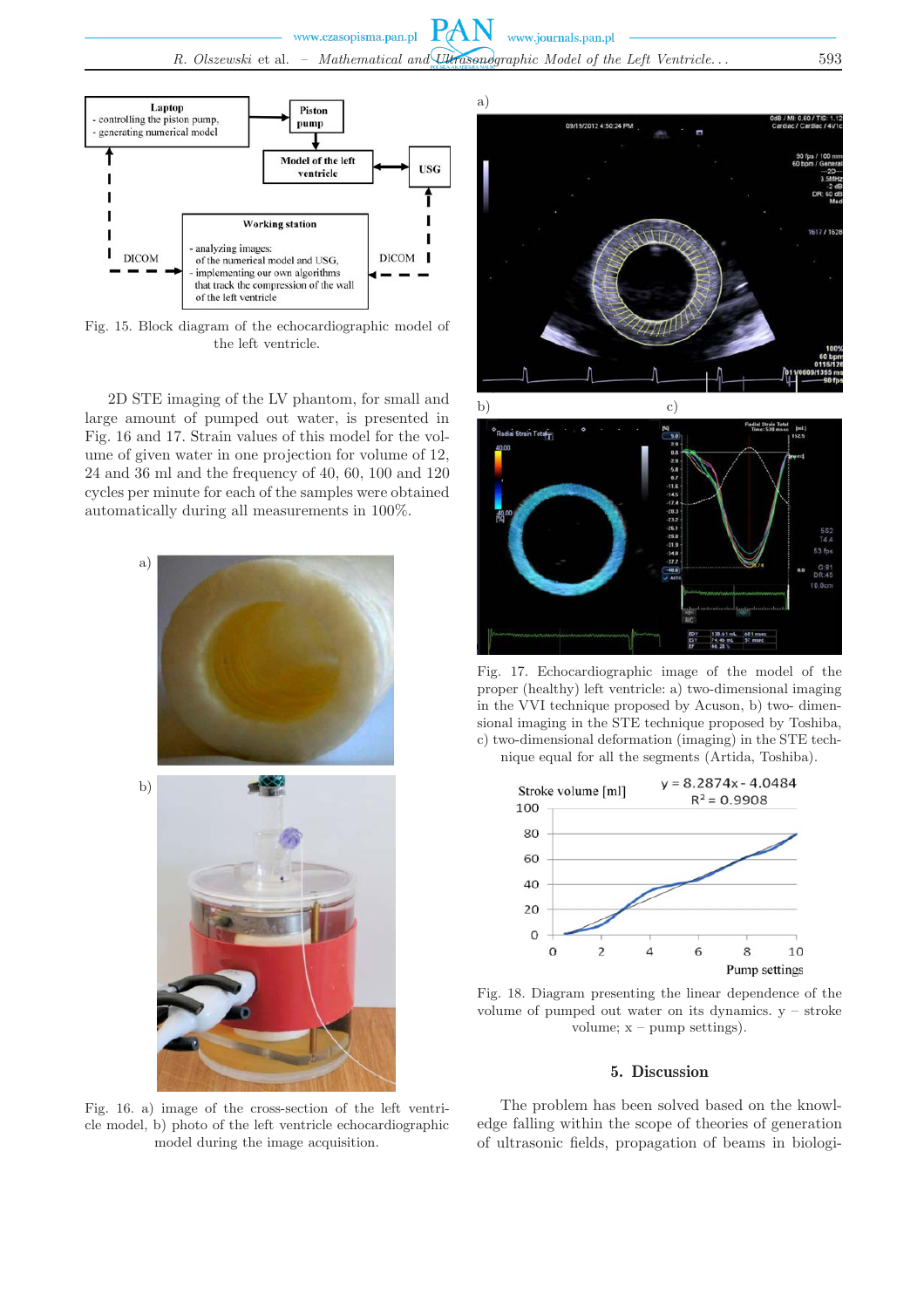|     | www.czasopisma.pan.pl $PAN$ www.journals.pan.pl |
|-----|-------------------------------------------------|
|     |                                                 |
| 594 | Archives of Acoustics Volume 37, Number 4, 2012 |

cal centers, detection and acquisition of echoes from the examined left ventricular wall. Process of scattering presented in the previous paragraph indicates that small areas of muscle with its unique speckle pattern may be defined as "model" for acoustic markers (AM). Image of this model in the cardiac muscle may be observed with commercially available software during the cardiac cycle. During the AM tracking we define the area (complex speckle, group of speckles) that can be observed by applying appropriate algorithm. This algorithm "recognizes" the most similar systems of speckles while going through the adjacent, previously given image cells during the cardiac cycle. For example, the algorithm examines the regions with the smallest difference in the total number of pixels (light) or uses the correlation methods. This technique is independent of the ultrasound beam angle, as it is based on the displacement of speckles, the distribution of which is connected with the characteristics of cardiac muscle walls and not with the characteristics of the ultrasonic beam (with set beam values) as it is in Doppler's technique.

It should be noted that in case presented in Fig. 13 the complex concentration of scatterers is about ten times smaller than average physiological value for real tissue. Nevertheless, the image is complex enough and undergoes significant changes during the deformation. This sets very high requirements for the aforementioned tracking algorithms.

The developed computer modeling enables to perform many experiments unconstrained by the ethics; to analyze the details of the phenomena; to test the diagnostic methods and to calibrate the norms and pathologies for the left ventricle muscle. We used solvers of nonlinear and linear acoustic 4D field in which the ultrasonic beam propagates and at the same time undergoes scattering in the medium. Software was written in FORTRAN language and MATHCAD programming environment which also enables – based on the speckle imaging – to search for new phenomena of diagnostic significance.

The presented idea of modeling generated by the transducers (including multi-component) of the acoustic field and simulation of the characteristics of transmitter-receivers is significant because of the possibility of increasing the level of accuracy and objectivity of the diagnostics of changes in norm and pathology. Thus, it enables the sooner and better therapy with relatively low financial resources (Picano, 2005; Otero *et al.*, 2010). Moreover, it is of great scientific and educational value (MAECKEN *et al.*, 2011; EVANGELISTA *et al.*, 2008).

# 6. Ultrasound model of the left ventricle

The material POLY (VINYL ALCOHOL), 99+% HYDROLYZED complied with the requirements of the experiment (Fig. 14). The material used to create model of the was suitable for processing. This material is durable and does not require additional process of venting before each experiment.

Conducted model of the LV test, with various volumes of pumped water, as well as with various loads, revealed the compliance of the obtained *strain* and *strain rate* results, both for the ultrasonic beam angle of 90◦ and 65◦ . The test was conducted for HR: 40, 80, 100 and 120 cycles per minute and imitated different states of left ventricle, from bradycardia to tachycardia. Usage of Vivitro Inc. pump enables to analyse further physiological and pathological states of LV model because of the linear character of the dependence of pump dynamics on its stroke volume (Fig. 18).

Lesniak-Plewinska *et al.*, 2010, in their model of left ventricle also pointed out the possibility of measuring left ventricle strains during *in vitro* experiment. However, they focused on testing the physiological LV strains by imitating more ellipsoidal shape of the ventricle and on the dependence of left ventricle functions on its connection with right ventricle. The author's model of the left ventricle imitates the ring with precisely defined shape and physical parameters.

In the future it may be used to conduct further, deeper analysis of cardiac wall strains on the border between the healthy muscle and pathological area, regardless of the region affected by the pathological process. LV models that have been used to date constitute unique instruments for testing the algorithms of setting parameters connected with the local elasticity of cardiac wall, which may allow to use this method to teach medical practitioners during their specialization and to detect various pathological changes that lead to the segmential stiffening of the left ventricular walls.

## 7. Conclusions

The proposed numerical model and model of the left ventricle are the realization of a fully controlled diagnostic environment, allowing for the testing of algorithms that follow and analyze scattering of speckles, as well as improving the existing algorithms or supporting the construction of new ones.

The mathematical model of the left ventricle, in the described environment of ultrasonographic visualization, allows for the testing of algorithms that follow and analyze scattering of acoustic markers as well as improve the existing algorithms or support the construction of new ones.

Presented ultrasonographic model may serve to analyze left ventricle wall strains in physiological as well as pathological conditions.

## Acknowledgment

The authors greatly acknowledge the financial support (in part) of the National Science Centre (Grant Number N N518 292340).